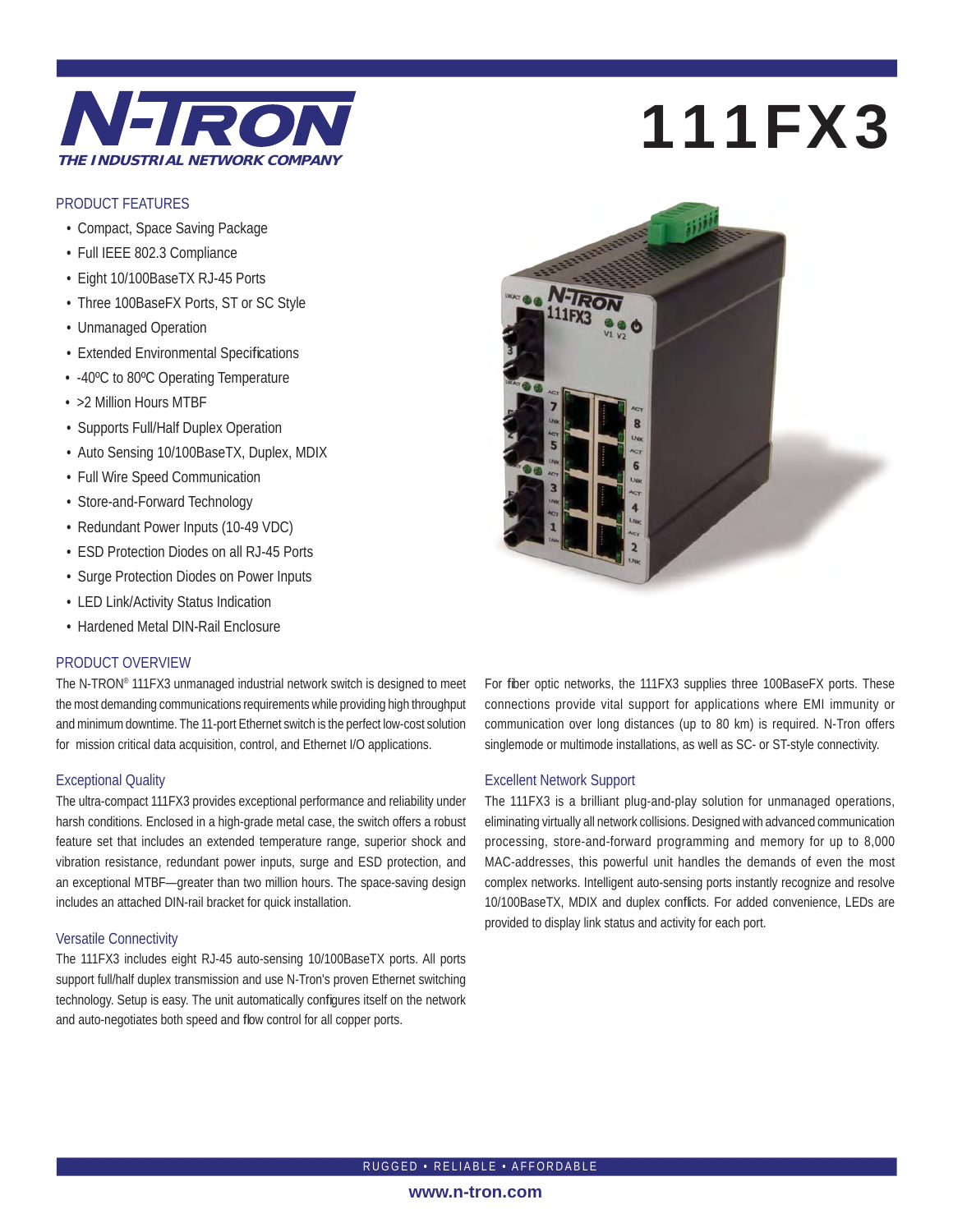## Specifications

| <b>Switch Properties</b><br>Number of MAC Addresses:                                                                 | 8000                                                                                                          |                                                                               |  |
|----------------------------------------------------------------------------------------------------------------------|---------------------------------------------------------------------------------------------------------------|-------------------------------------------------------------------------------|--|
| Latency Typical:<br>Switching Method:                                                                                | $2.6 \mu s$<br>Store-and-Forward                                                                              |                                                                               |  |
| <b>Case Dimensions</b><br>Height:<br>Width:<br>Depth:<br>Weight (max):<br><b>DIN-Rail Mount:</b>                     | 4.3"<br>2.4"<br>4.6"<br>$1.4$ lbs<br>35 <sub>mm</sub>                                                         | $(10.8 \text{ cm})$<br>(6.1 cm)<br>$(11.5 \text{ cm})$<br>$(0.64 \text{ kg})$ |  |
| Electrical<br>Redundant Input Voltage:<br>Input Current (max):<br>BTU/hr:<br>N-Tron Power Supply:                    | 10-49 VDC (Regulated)<br>410mA max.@24 VDC<br>33.6@24 VDC<br>NTPS-24-1.3 (1.3A@24V)                           |                                                                               |  |
| Environmental<br>Operating Temperature:<br>Storage Temperature:<br><b>Operating Humidity:</b><br>Operating Altitude: | -40 $\rm{^{\circ}C}$ to 80 $\rm{^{\circ}C}$<br>-40°C to 85°C<br>5% to 95% (Non Condensing)<br>0 to 10,000 ft. |                                                                               |  |
| Shock and Vibration (bulkhead mounted)                                                                               |                                                                                                               |                                                                               |  |
| Shock:<br>Vibration/Seismic:                                                                                         | 200g @ 10ms                                                                                                   | 50g, 5-200Hz, Triaxial                                                        |  |
| Reliability<br>MTRF:                                                                                                 | >2 Million Hours                                                                                              |                                                                               |  |
| Network Media<br>10BaseT:<br>100BaseTX:                                                                              | $\geq$ Cat3 Cable<br>$\geq$ Cat5 Cable                                                                        |                                                                               |  |
| Connectors<br>10/100BaseTX:<br>100BaseFX:                                                                            |                                                                                                               | Eight (8) RJ-45 Copper Ports<br>Three (3) SC or ST Fiber Duplex Ports         |  |
| Recommended Wiring Clearance                                                                                         |                                                                                                               |                                                                               |  |

Front: 4" (10.16 cm)<br>Side: 1" (2.54 cm) Side: 1" (2.54 cm)

## Fiber Transceiver Characteristics

| <b>Fiber Length</b>       | $2km*$             | $15km**$           | $40km**$ | $80km**$ |
|---------------------------|--------------------|--------------------|----------|----------|
| <b>TX Power Min</b>       | $-19dBm$           | -15dBm             | -5dBm    | -5dBm    |
| <b>RX Sensitivity Max</b> | $-31dBm$           | $-31dBm$           | $-34dBm$ | $-34dBm$ |
| Wavelength                | 1310 <sub>nm</sub> | 1310 <sub>nm</sub> | 1310nm   | 1550nm   |

\* Multimode Fiber Optic Cable \*\* Singlemode Fiber Optic Cable

## Regulatory Approvals

- FCC: Title 47, Part 15, Subpart B, Class A; ANSI C63.4; ICES-003
- UL /cUL: Class I, Div 2, Groups A, B, C, D and T4
- CE: IEC 61000-4-2/3/4/5/6/8/11, EN 61000-6-2/4
- GOST-R Certified, RoHS Compliant

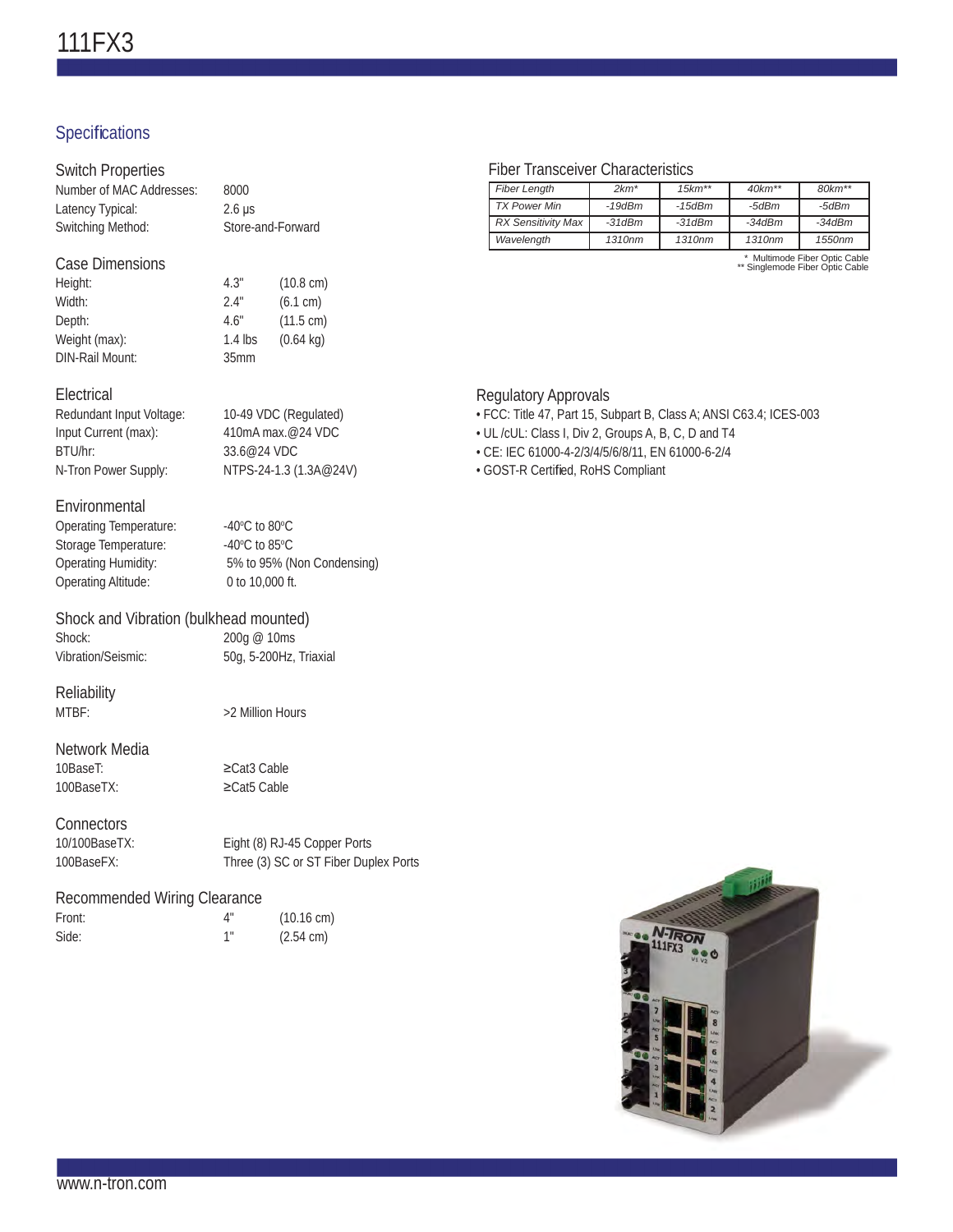